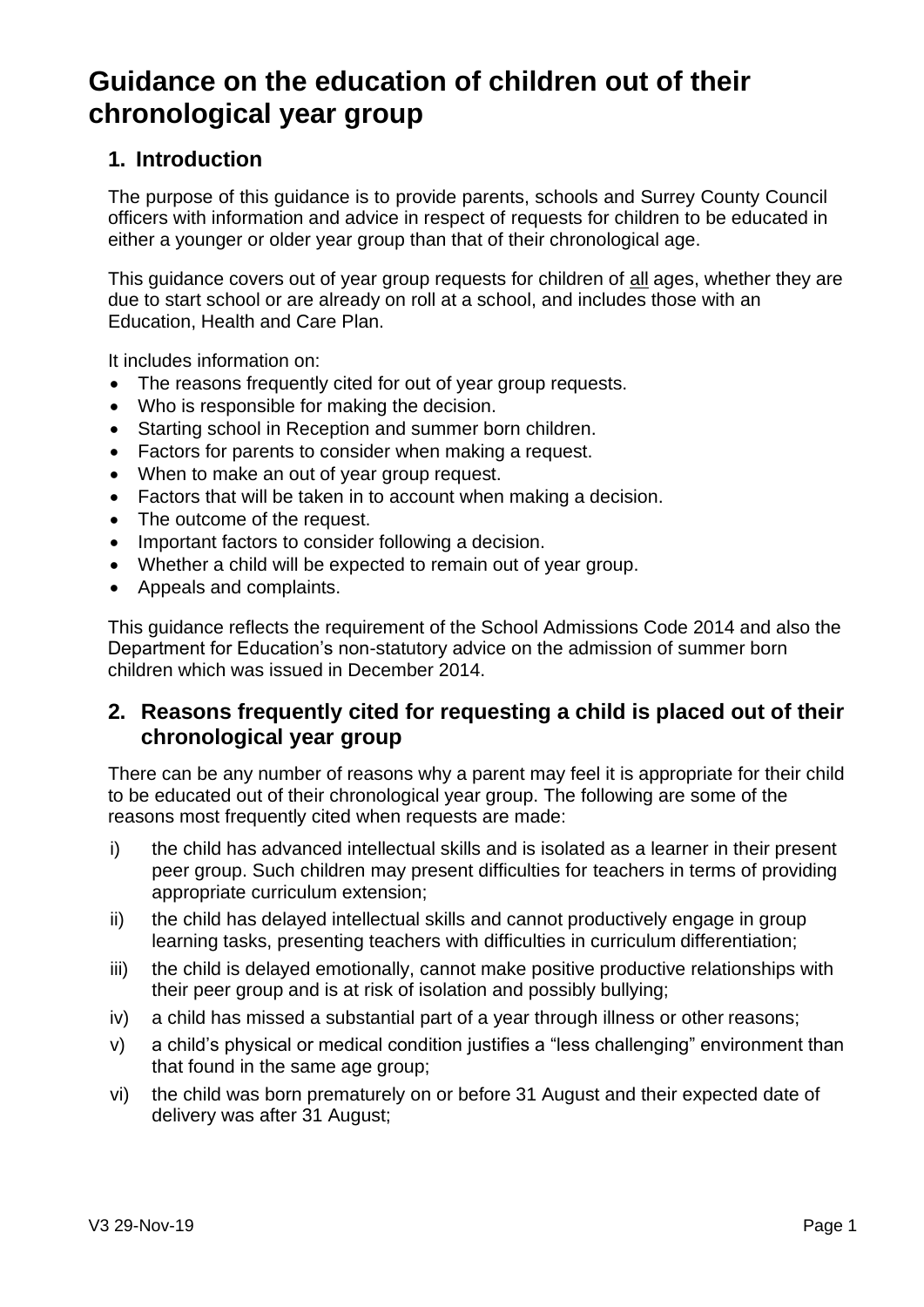- vii) the child was born in the summer (1 April to 31 August) and the parent believes that they will struggle if placed in their correct chronological year group;
- viii) to provide an additional year's experience of mainstream education prior to a special school placement;
- ix) the child has recently arrived in the country and has limited English language competence and therefore could be isolated in their age appropriate group.

Some reasons may be particularly prevalent at a time of phase transfer (nursery to Reception, infant to junior, primary to secondary) where the demands of the next phase are perceived as too much for the child to cope with.

# **3. Who is responsible for making the decision?**

Whilst there is no statutory barrier to children being educated out of their chronological year group, there is no duty to agree such a request and a parent cannot insist their child is educated out of their normal year group. In general, it is the view of the local authority that most children should be educated in their chronological year group, with the curriculum differentiated as appropriate, and that they should only be educated out of their chronological year group in very limited circumstances.

With this in mind, each request must be considered according to the circumstances of the case and what is in the child's best interests and must also take account of the views of the headteacher.

Responsibility for making the decision will depend on whether the child is applying to start a new school or whether they are making a request to a school that the child is already attending.

## **Request for a child who is starting a new school**

Where a parent requests that their child be admitted to a new school out of their chronological year group, i.e. where a child is not currently on roll at the school, the admission authority for the school must make the decision. For community and voluntary controlled schools, the admission authority is the local authority for the area where the school is located. For other types of school, known as own admission authority schools, the admission authority will be the school's governing body or academy trust.

## **Request for a child who is already attending the school**

Where a child is already on roll at the school, the headteacher of the school will decide whether or not a child should be placed in a year group different to that of their chronological age.

# **4. Starting school in Reception and summer born children**

## **When is a child required to start school?**

Local authorities and schools must provide all children with the opportunity to join a Reception class in the September following their fourth birthday. However a child does not reach statutory school age until the beginning of the term after they turn five years old.

In recognition that some parents will feel that their child is not ready to start school in the September after their child turns four, parents can request that their child attends Reception part time until they reach statutory school age; or that the date their child is admitted to Reception is deferred until later in the same academic year, but not beyond the start of the summer term of the academic year for which a place has been offered.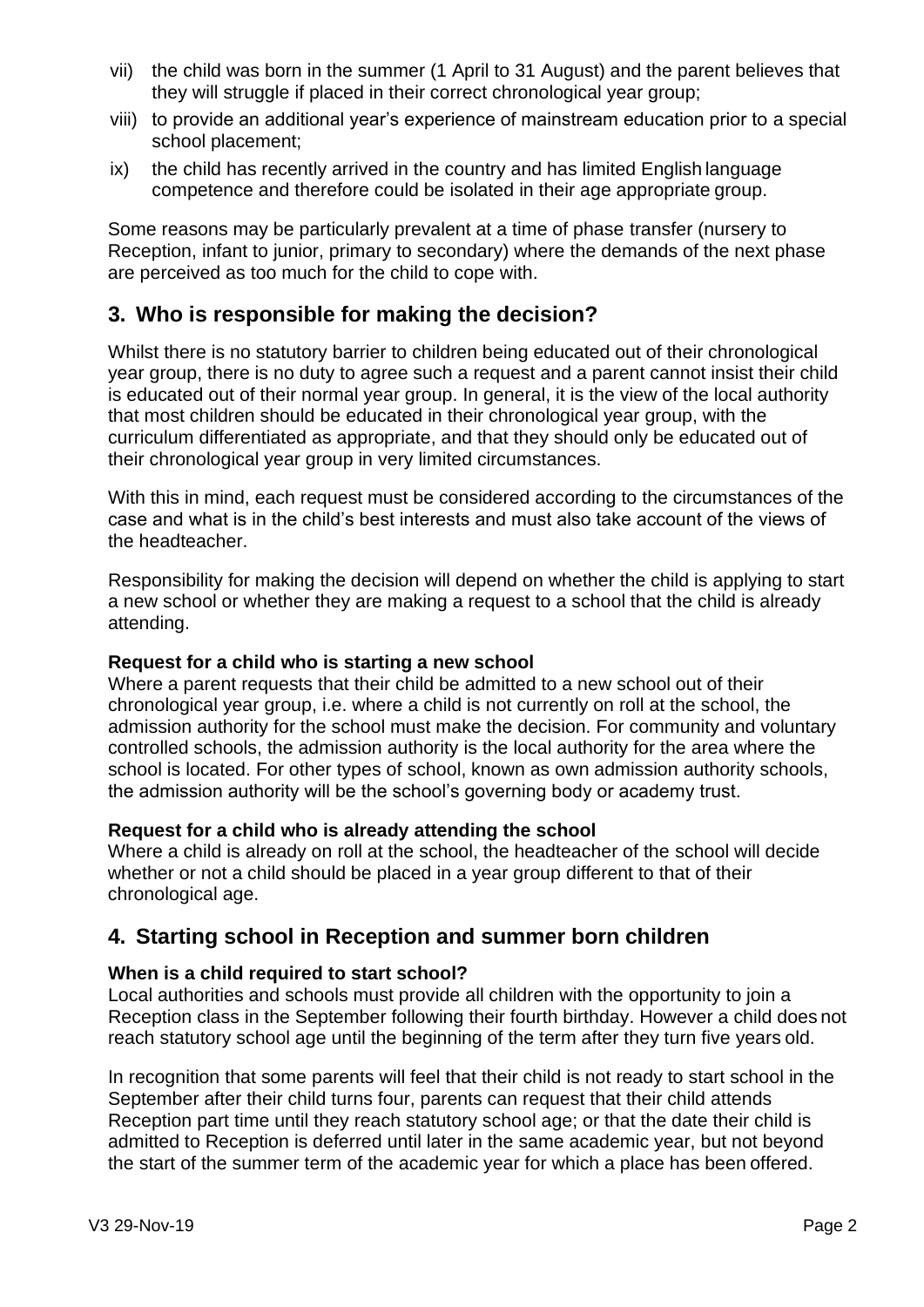## **Summer born children**

Summer born children are defined as those born between 1 April and 31 August and they reach statutory school age at the beginning of the September after they turn five years old.

Whilst the majority of parents of summer born children will be happy for their child to start in Reception at the same time as other children their age, some may have concerns about whether their child is ready for school. In such circumstances, parents can choose for their child to start school at statutory school age, thereby reapplying for their child to start school in the September following their fifth birthday, in Year 1.

However, some parents may wish to request their child is admitted to Reception instead of Year 1, so they would be educated out of their chronological year group. In such cases the decision that must be made by the admission authority is whether it will be in the child's best interests to start in Reception or to miss Reception and to start in Year 1.

This does not apply to children born in the autumn and spring as these children must legally be in school full time in the term after they turn five years old.

# **5. Factors for parents to consider before making an out of year group request**

In all cases, parents who are considering making a request for their child to be educated out of their chronological year group should talk to the school(s) concerned to discuss the provision on offer, how they might be able to provide a differentiated curriculum to provide for the needs of their child and, where applicable, the child's readiness for school. If the child has an Education, Health and Care Plan, the parent should also discuss any request with the child's SEND case officer.

They should also consider the following:

## **Placement in a younger year group**

- Children are seldom uniformly delayed in their intellectual development. Areas of cognitive or physical ability are at risk of not receiving appropriate stimulation if a child is placed in a younger year group and a reduced set of general expectations applies.
- Physical, emotional and social expectations may be inappropriate where a child is taught in a younger year group.
- Some summer born children may exhibit lower levels of achievement and maturity, however schools are experienced in addressing this with children within their chronological year group through normal differentiation of the curriculum.
- Whether a summer born child attends a primary school or an early years setting during the academic year following their fourth birthday, they will receive the Early Years Foundation Stage curriculum in which learning is developed largely through play.
- At each transition (i.e. between Key Stages or schools) a new request for out of chronological year group admission must be made, and the decision whether to maintain a child's placement in a younger year group must be made by the admission authority for the school, based on the circumstances of the case and what is in the best interests of the child at that time. As such there is no guarantee that a child will continue to be educated out of their chronological year group throughout their education. However, the consequences of attempting to "make up" a year are often very negative for the child. Furthermore they are at risk of missing a statutory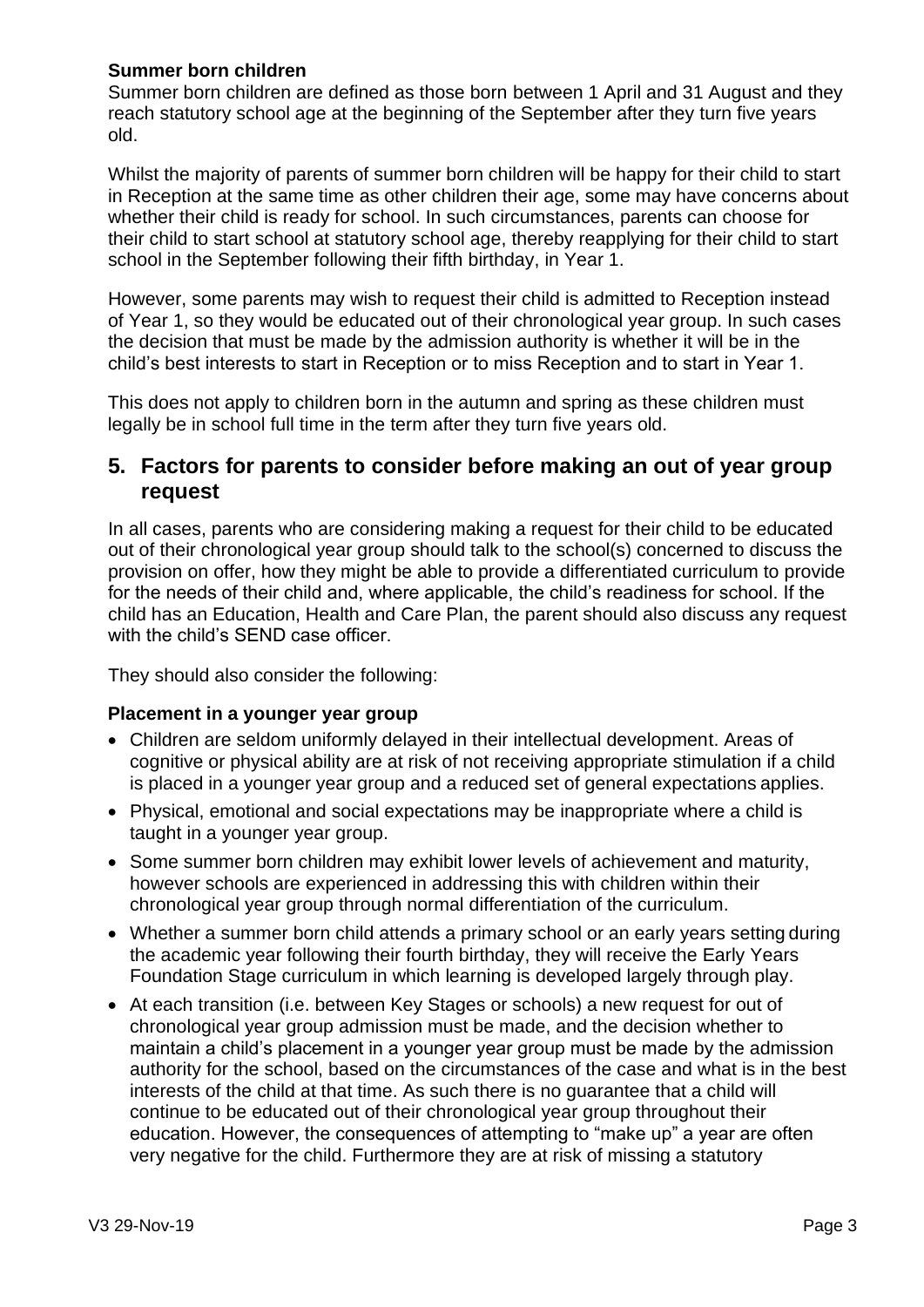entitlement to a national curriculum year programme of study, or being denied the ability to enter public examinations.

- Where placement in a younger year group is maintained, phase transfers, SATs, GCSEs and school leaving are reached a year or more late. Young people cease to be classed as being 'of statutory school age' the last Friday of June in the school year in which they turn 16 years of age. Therefore if they are being educated in a younger year group the school must make provision for them until the date they are due to leave school, even if the young person has been excluded. Alternatively if a young person was to require a new school place at this time, they would have to negotiate admission and there is no guarantee that a school would admit a student above statutory school age.
- Where a young person is educated in a younger year group, they may find that their post 16 entitlement is reduced from 3 years to 2 years which may impact on attainment and opportunity post 16.

## **Placement in an older year group**

- Whilst a child placed a year ahead of their chronological age may, as a consequence, receive a higher level of intellectual stimulation, this will apply across all subject areas and the child's intellectual strengths and achievement may not be universally ahead of age expectation.
- In some cases physical, social and emotional maturity may fail to match exceptional intellectual maturity; in which case a child may present with physical, emotional or social demands which are less effectively catered for in an older year group. The selfesteem and other negative emotional consequences of this may be considerable, particularly during adolescence.
- Assuming overall maturity is broadly in line with intellectual maturity, placement a year ahead of chronological age can lead to successful outcomes for the child. However these outcomes could equally be addressed through an enriched and differentiated curriculum within the same chronological year group.
- Once the age shift is made, it is difficult to reverse, necessarily involving the repeat of a National Curriculum Year.
- At each transition the decision whether to maintain the placement in an older year group must be made by the admission authority for the school based on the circumstances of the case and what is in the best interests of the child. As such there is no guarantee that it will continue throughout the child's education and a new request must be made at each transition.
- Where placement in an older year group is maintained, the consequence is that the child will reach the next phase transfer, SATs or GCSEs, and school leaving point a year or more early. Young people do not cease to be of statutory school age until the last Friday of June in the school year they turn 16 years of age and as such would have to negotiate transfer early to a school sixth form or Further Education college, which would not be guaranteed.

# **6. When should an out of year group request be made?**

If, after considering the factors above, a parent believes it would be in their child's best interests to be educated out of their chronological year group then they will need to submit a request along with any relevant information and evidence they may have.

There is no expectation for a parent to obtain professional evidence they do not already have, however submitting all available evidence and information will assist the admission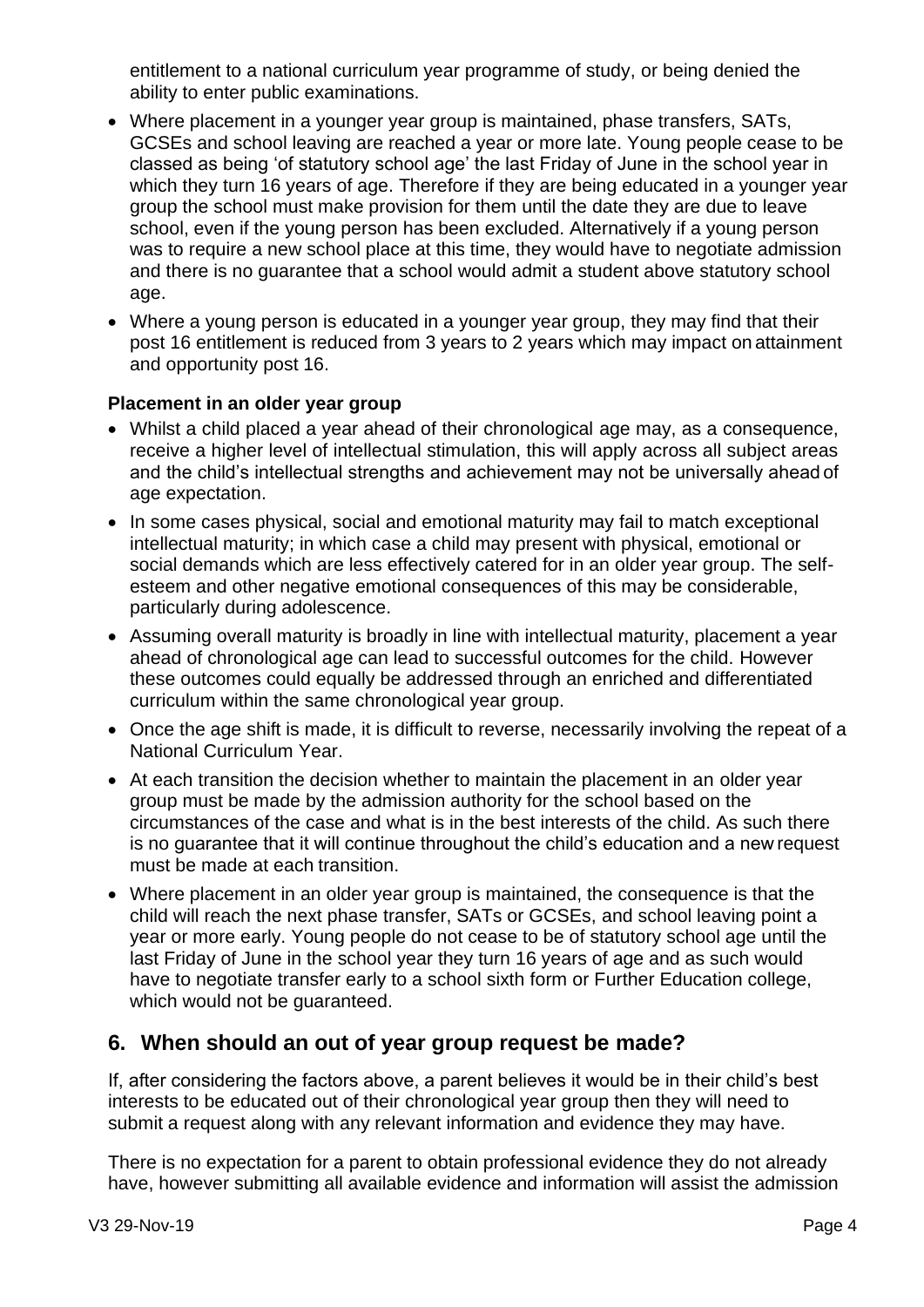authority/headteacher in determining whether it would be in the child's best interests to be admitted out of their chronological year group.

Parents are encouraged to contact their preferred schools prior to making a formal request and schools are encouraged to meet with parents to discuss their intentions, as this will aid the decision making process (although for community and voluntary controlled schools the decision must be made by the local authority). However a parent is not obliged to make prior contact with a school and, where they do not, any request must still be considered.

## **a) Applying for a younger year group as part of the normal admissions round**

If a parent wishes to request that their child is admitted to a younger year group as part of the normal admissions round for a school, they should initially apply for a school place at the normal time i.e. in line with the application dates appropriate for the chronological year group of their child. These dates are:

- Reception entry apply by 15 January in the academic year the child turns 4.
- Junior entry apply by 15 January in the academic year the child turns 7.
- Secondary entry apply by 31 October in the academic year the child turns 11.

At the same time parents should submit their request for their child to be educated out of their chronological year group along with any supporting evidence they may have.

Applying at the normal time will ensure that an 'in principle' decision can be made on the out of year group request in good time. This also means, should a request be refused, a parent maintains the option of sending their child to school in their chronological year group, thus ensuring their child does not miss out on accessing a year of education.

## **b) Applying for an older year group as part of the normal admissions round**

If a parent wishes to apply for admission to an older year group as part of the normal admissions round for a school, they should apply for a school place along with other parents applying for the same cohort. For example, if a parent wishes their child to be educated one year higher than their child's chronological year group, applications should be made by the following dates:

- Reception entry Apply by 15 January in the academic year the child turns 3.
- Junior entry Apply by 15 January in the academic year the child turns 6.
- Secondary entry Apply by 31 October in the academic year the child turns 10.

At the same time parents should submit their request for their child to be educated out of their chronological year group along with any supporting evidence they may have.

Applying by the relevant deadline will ensure that, if the request is agreed, school places will not have been filled by other applicants who applied on time.

## **c) Request for in year admission**

#### **For children without an Education, Health and Care Plan**

If a parent wishes to apply for admission out of chronological year group at any other time, i.e. not during the normal admissions round, then they should apply for their preferred schools via the in year admission process, no more than 4 weeks prior to anticipated entry. At the same time they should submit their request for their child to be educated out of their chronological year group along with any supporting evidence they may have.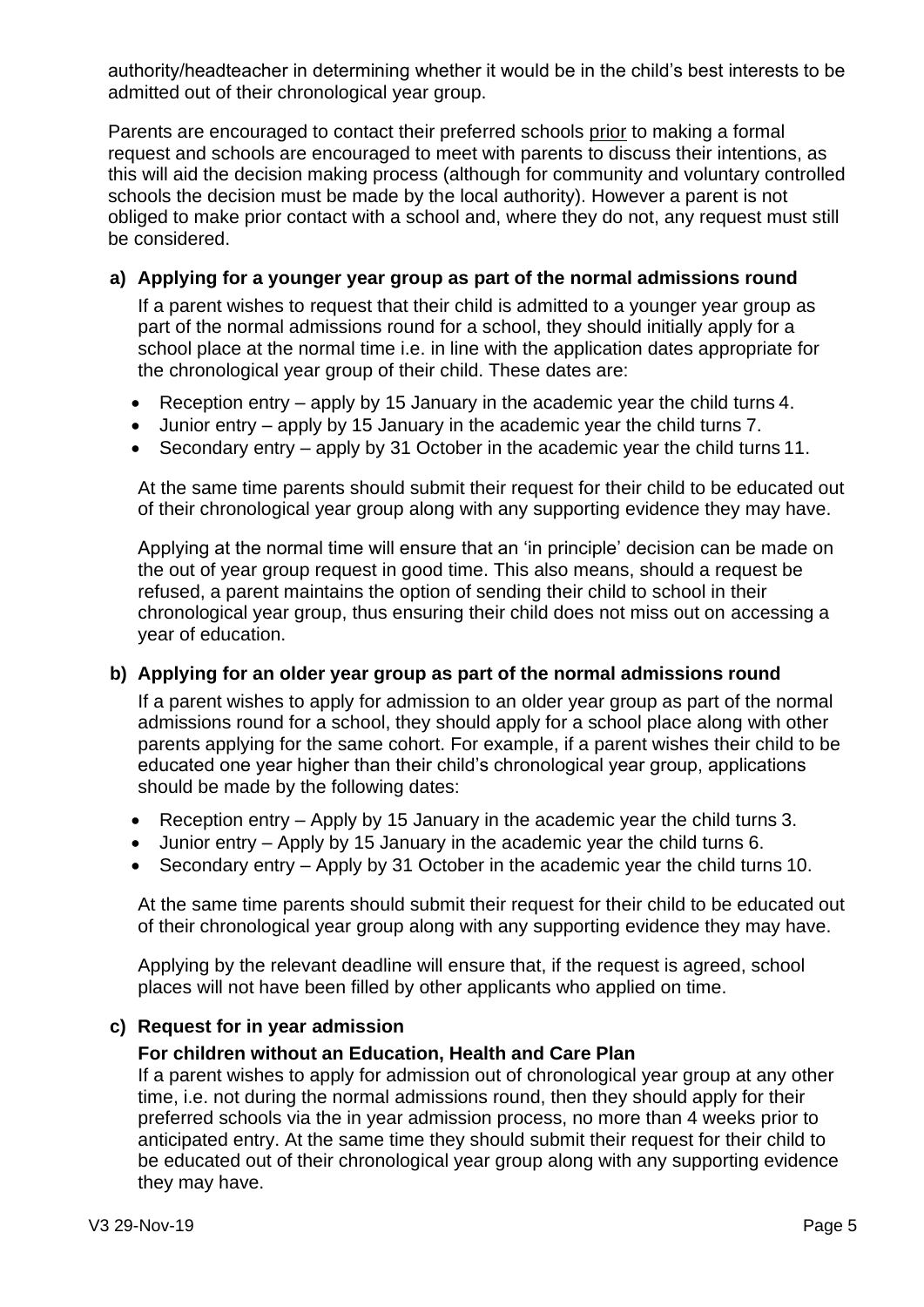## **For children with an Education, Health and Care Plan**

If a parent wishes to apply for admission out of chronological year group at any other time, then they should liaise with the child's SEND case officer.

## **d) Request where the child is already on roll at the school**

If a parent wishes their child to be transferred to a younger or older year group at the school they currently attend, a request should be made in writing to the headteacher. This request should contain the reasons for requesting out of year group education, along with any supporting evidence they may have. If the child has an Education, Health and Care Plan, then the parent should also liaise with the child's SEND case officer.

# **7. Factors that will be taken into account when making a decision**

When an out of year group request is received, a decision must be made based on the circumstances of the case and what is in the best interests of the child. The decision must also take account of the views of the headteacher of the school concerned. In each case it is beneficial if the school has already had detailed discussions with the parent and any relevant professionals involved with the child.

Whilst there is no expectation for a parent to obtain professional evidence they do not already have, submitting all available evidence and information will assist the admission authority/headteacher in determining whether it would be in the child's best interests to be educated out of their chronological year group.

The responsibility for addressing individual needs generally lies with the school through an appropriately differentiated/enriched curriculum. If this is problematic, schools are expected to seek support from the local authority.

## **a) Placement in a younger year group**

For a child to be placed in a younger year group, the admission authority/headteacher should consider the following in order to assess what is in the best interests of the child:

- The impact on a summer born child of being admitted to year 1 without first having completed Reception (should a parent exercise their right to delay their child's entry to school until the September following their child's fifth birthday).
- Whether the child is currently being educated out of their chronological year group;
- Whether the child shows a delay in intellectual development/educational skills, across all subject areas, to an extent that curriculum differentiation (with appropriate SEND resources) is not reasonable;
- Whether the child's physical maturity places them in a position of being developmentally different from their peer group;
- Whether the child shows an equivalent delay in emotional development and social skills, appropriate for a younger peer group;
- Whether the child was born prematurely on or before 31 August and the expected due date was after 31 August;
- Whether there is parental support and agreement;
- Where relevant, the child's medical history and any views of a medical professional;
- Whether the child has an Education, Health and Care Plan (EHCP) and the most recent Annual Review endorses the decision to move the child out of their chronological year group. A child with an EHCP should not be moved unless an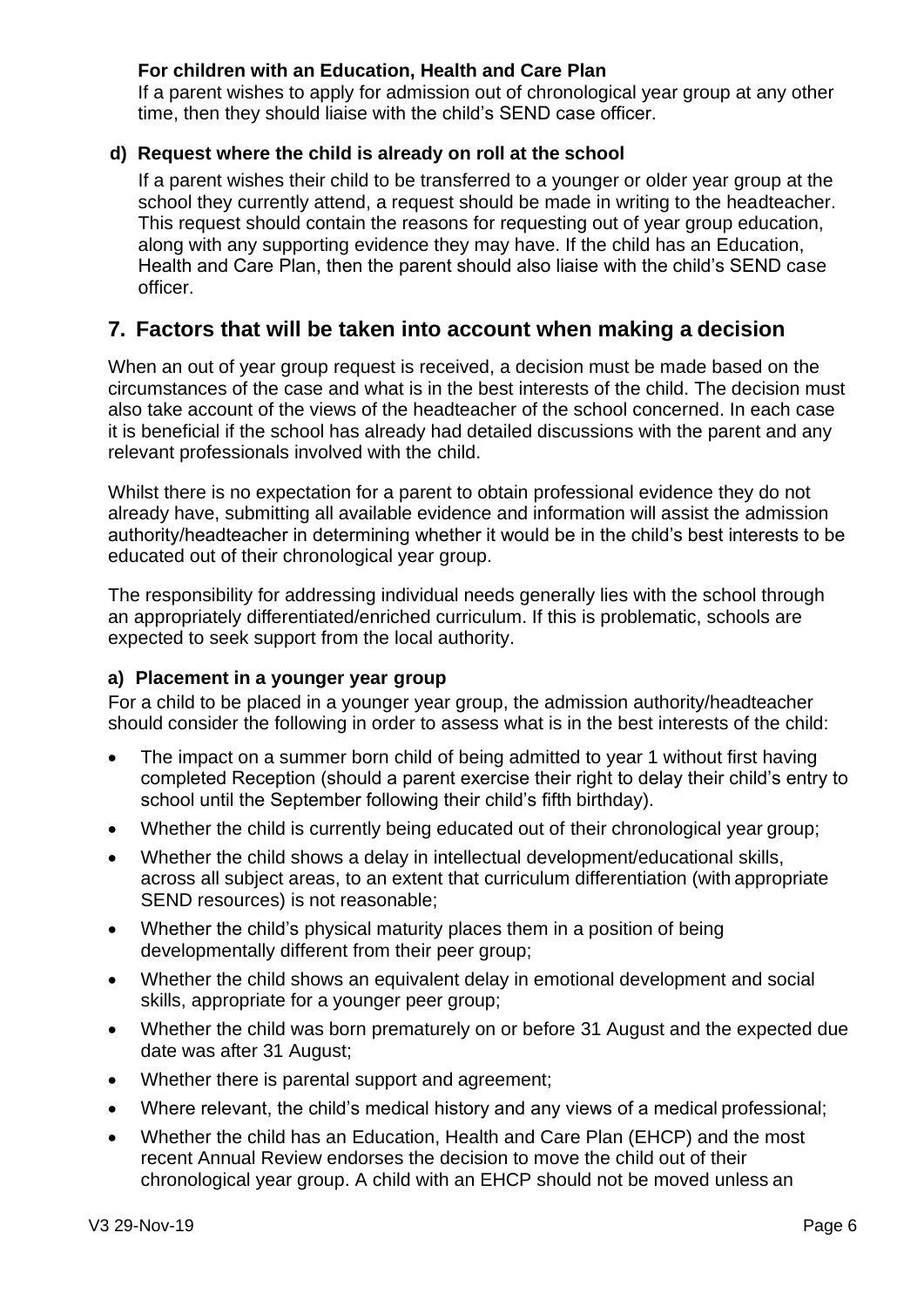Annual Review has taken place and the recommendation has been upheld by Surrey. In all cases schools must liaise with the child's SEND case officer before considering a request;

## **b) Placement in an older year group**

For a child to be placed in an older year group, the admission authority/headteacher should consider the following in order to assess what is in the best interests of the child:

- Whether the child is currently being educated out of their chronological year group;
- Whether the child demonstrates advanced intellectual skills and achievement in all subject areas;
- Whether there has been a full exploration of curriculum extension/enrichment possibilities being delivered in the child's correct chronological year group;
- Whether the child has physical maturity sufficient to meet the curriculum and play demands of a higher National Curriculum year;
- Whether the child's emotional and social maturity is sufficient to establish positive peer relationships with an older age group;
- Whether there is parental support and agreement;
- Whether there is child support and agreement following extensive explanation and counselling as to the implications;
- Whether plans to manage phase transfers and examinations have been anticipated or are in place, including the need for an early transfer to a school sixth form or Further Education college where the child is secondary school age.

## **c) Other factors which may be taken in to account**

## **Infant Class size legislation**

Even when an admission authority/headteacher agrees it is in a child's best interests to be educated out of their chronological year group, they may not be able to facilitate a request if it is for a Key Stage 1 class.

Other than a few permitted exceptions, under Infant Class Size legislation a Key Stage 1 class (Reception, Year 1 and Year 2 which contain 5, 6 and 7 year olds) must not contain more than 30 pupils with one teacher. The permitted exceptions are set out in paragraph 2.15 (a)-(h) of the School Admissions Code 2014. Any other child placed out of their chronological year group is not regarded as an exception to Infant Class Size legislation. As such, a school would be unable to admit or move a child out of their chronological year group to a Key Stage 1 year group if it was full, as this would breach the infant class size limit and may result in additional costs for the school by way of the requirement to provide an additional teacher.

## **Published admission number**

In addition there is complexity regarding the legal requirement of a school's Published Admission Number (PAN) which, in law, reflects the minimum number of children that should enter or transfer to a school within the relevant age range. The PAN is legally age related. If a Reception class has a PAN of 30 and can only admit 29 children because a child is held down a year in Reception, this in effect takes away the legal right of another child to have a place in that year group as the maximum class size of 30 for Key Stage 1 prevents a class of 31 being created.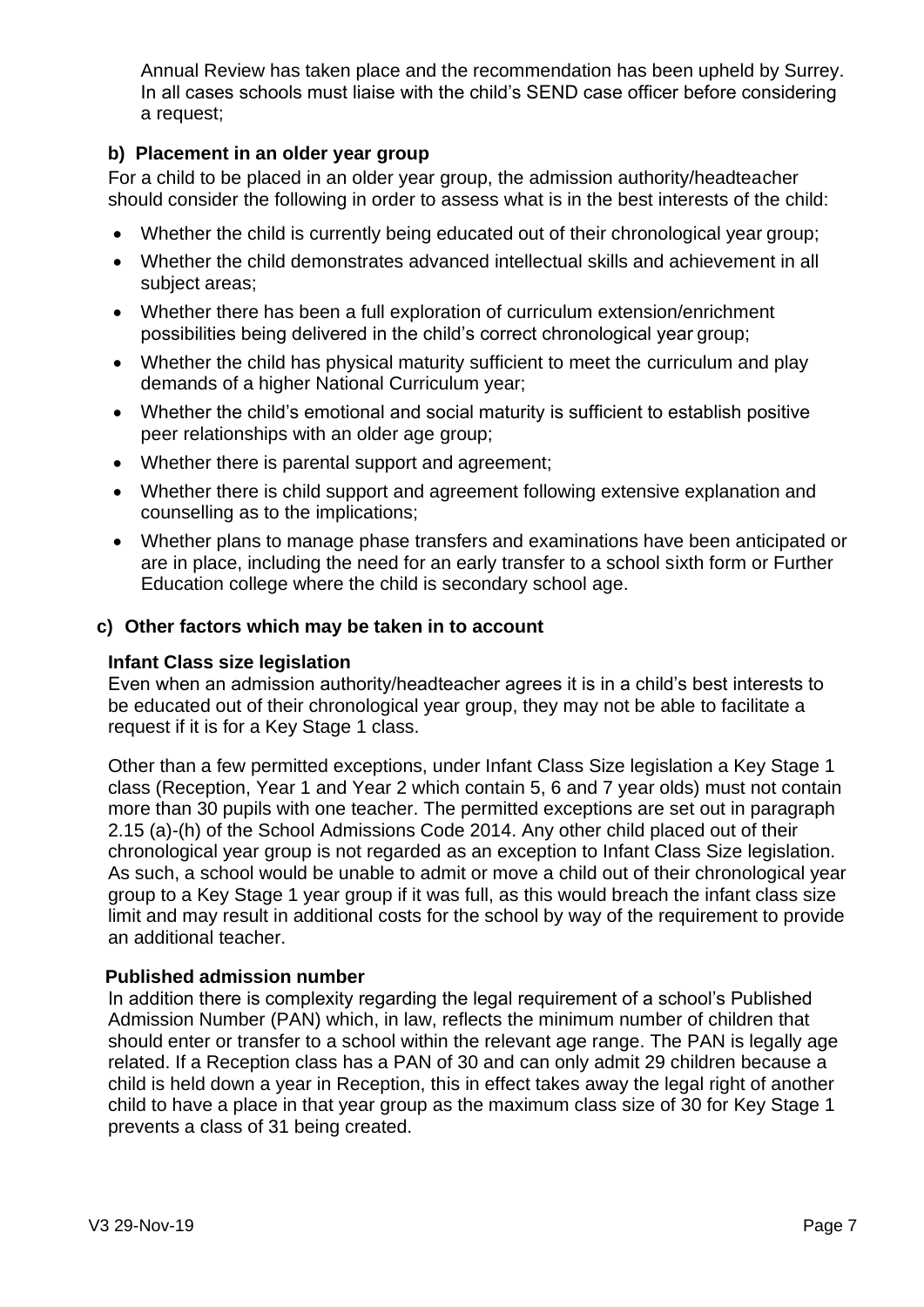## **Children recently arrived in the United Kingdom**

It is generally recognised within the English school system that children should be placed with their chronological peers. Children with English as an additional language should not, as a rule, be treated any differently. Placing them with their peer group affords them all the same advantages and benefits it offers other children.

However, exceptions may apply if the circumstances of the case would indicate that it would be in the child's best interests to be educated out of their chronological year group, such as when:

- Prior educational experience has been limited or fragmented with the result that formal learning skills (in home language as well as in English) are significantly behind those of chronological peers. The Race Equality and Minority Achievement Service (REMA) can assist schools in investigating the extent of a child's prior educational experience.
- GCSE examinations are imminent and an additional year's preparation would enable the student to perform well. Children who are emotionally distressed or traumatised should not, in general, be considered as suitable for placing out of age. This is unlikely to reduce significantly the overall impact of settling in the United Kingdom or overcoming the effect of past experiences. Any proposal to move a student out of year should be discussed with the REMA Service who will assess the student and provide advice based on that assessment.

# **8. The outcome of the request**

- Where an out of year group request is received for one of Surrey's community or voluntary controlled schools, the decision will be made by Surrey's Admissions team, in liaison with the headteacher of the school. Surrey's Admissions team will respond to the parent regarding the outcome of the request.
- Where an out of year group request is received by Surrey's Admissions team in relation to an own admission authority school, they will forward the request to the appropriate school(s). Own admission authority schools will respond to the parent regarding the outcome of the request and at the same time will also let Surrey's Admissions team know the outcome.
- Some own admission authority schools may receive out of year group requests directly from parents. In such cases the school will respond to the parent regarding the outcome of the request but will also notify Surrey's Admissions team of the request and the outcome.
- Where an out of year group request is made for a child who is already on roll at the school, the headteacher will make the decision and will inform the parent of the outcome.

## **a) Request agreed**

## **Request for a younger year group as part of a normal admissions round**

For normal round admissions, where a request is agreed for entry to a younger year group, any preferences named for the child's correct chronological year group will be withdrawn. The parent will be required to apply for admission at the appropriate time for the requested year group in order for the child's application to be considered according to the admission criteria for the school, alongside other applicants in that year.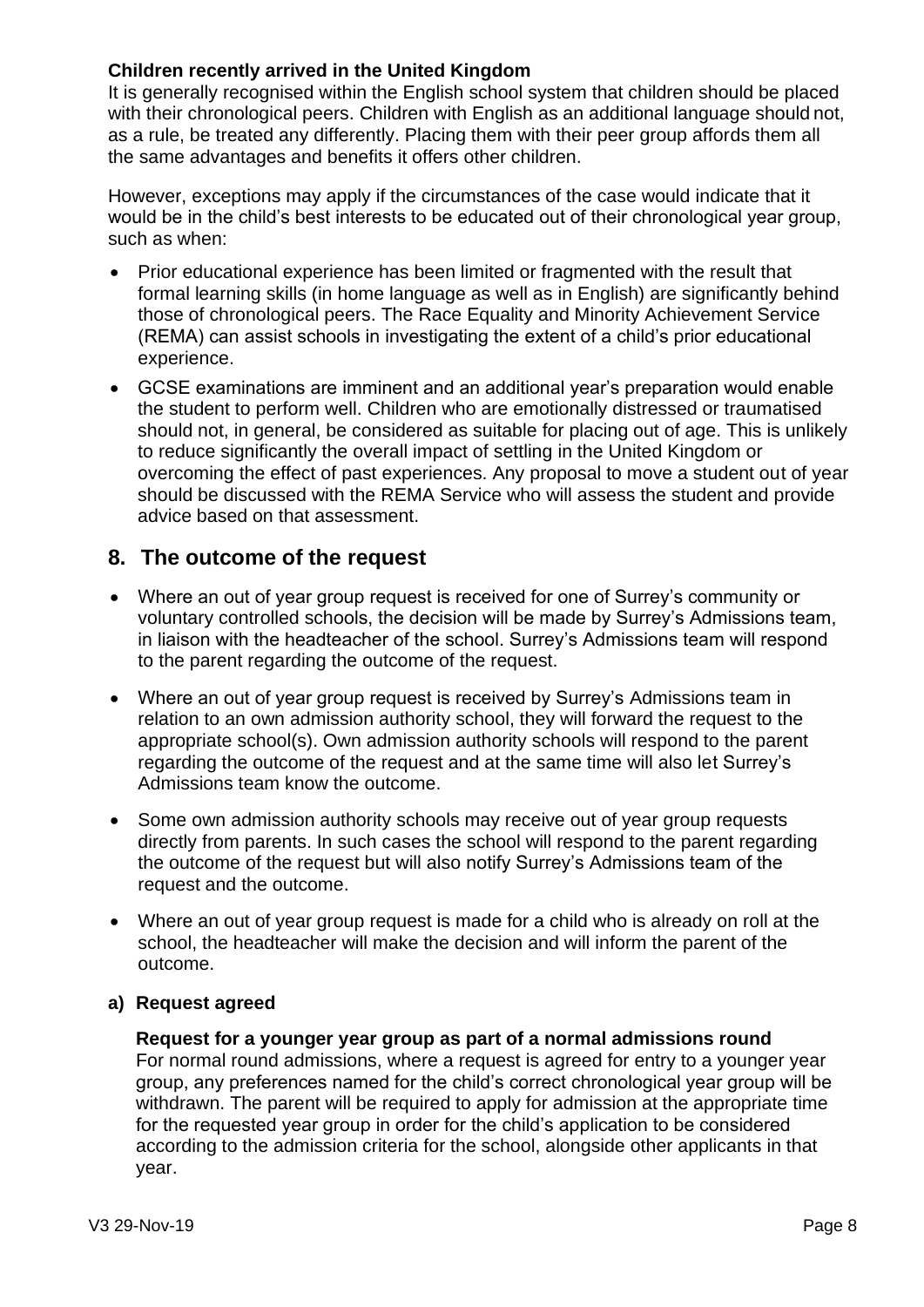If an offer has already been made for the chronological year group then this will be withdrawn as offers cannot be carried forward from one academic year to the next. Parents should ensure they are aware of the application deadlines for the year group in which they will be seeking admission as missing the relevant deadline could result in the child missing out on an offer of a place.

## **Request for an older year group as part of a normal admissions round**

For normal round admissions, where a request is agreed for entry to an older year group, any preference will continue to be processed for entry to the school. The application will be considered alongside all applicants seeking entry as part of the same admissions round. The parent will be notified of the outcome of their application once it has been processed, usually on the national offer day if the application was made on time.

## **Request for in year admission**

For in year admissions, where an out of year group request is agreed, the admission authority will consider whether or not a place is available in the selected year group. If a place is available it will be offered. If a place is not available the parent will have the opportunity to be placed on the waiting list for the school.

## **Request where the child is already on roll at the school**

Where an out of year group request is agreed for a child who is already on roll at the school, the headteacher will arrange placement in the agreed year group at the earliest opportunity, in liaison with the parent.

## **b) Request declined**

#### **Request for a younger year group as part of a normal admissions round**

For normal round admissions, where a request is declined for entry to a younger year group, the admission authority must set out their reasons. For summer born children the admission authority must also confirm the year group that it considers will be in the child's best interests to start when the child turns five years old.

Any preferences named for the child's correct chronological year group will continue to be processed until such time as a place is offered or the parent indicates they wish the preference to be withdrawn.

If a place is offered, the parent will be notified of this, usually on the national offer day if the application was made on time. The parent can then choose whether to accept or decline the offer, although parents are advised to only decline a place once alternative suitable education provision has been organised.

## **Request for an older year group as part of a normal admissions round**

For normal round admissions, where a request is declined for entry to an older year group, the admission authority must set out their reasons. The parent's preference will be withdrawn and the parent can then reapply for a place the following year for the correct chronological year group.

#### **Request for in year admission**

For in year admissions, where an out of year group request is declined the admission authority must set out their reasons. The admission authority will consider whether or not they can offer a place in the child's correct chronological year group. In some cases the child may not be of an age eligible for entry to the school, such as where a child's chronological year group is Year 7 and the parent is seeking entry to a primary school in Year 6. In such cases the school would be unable to consider the child's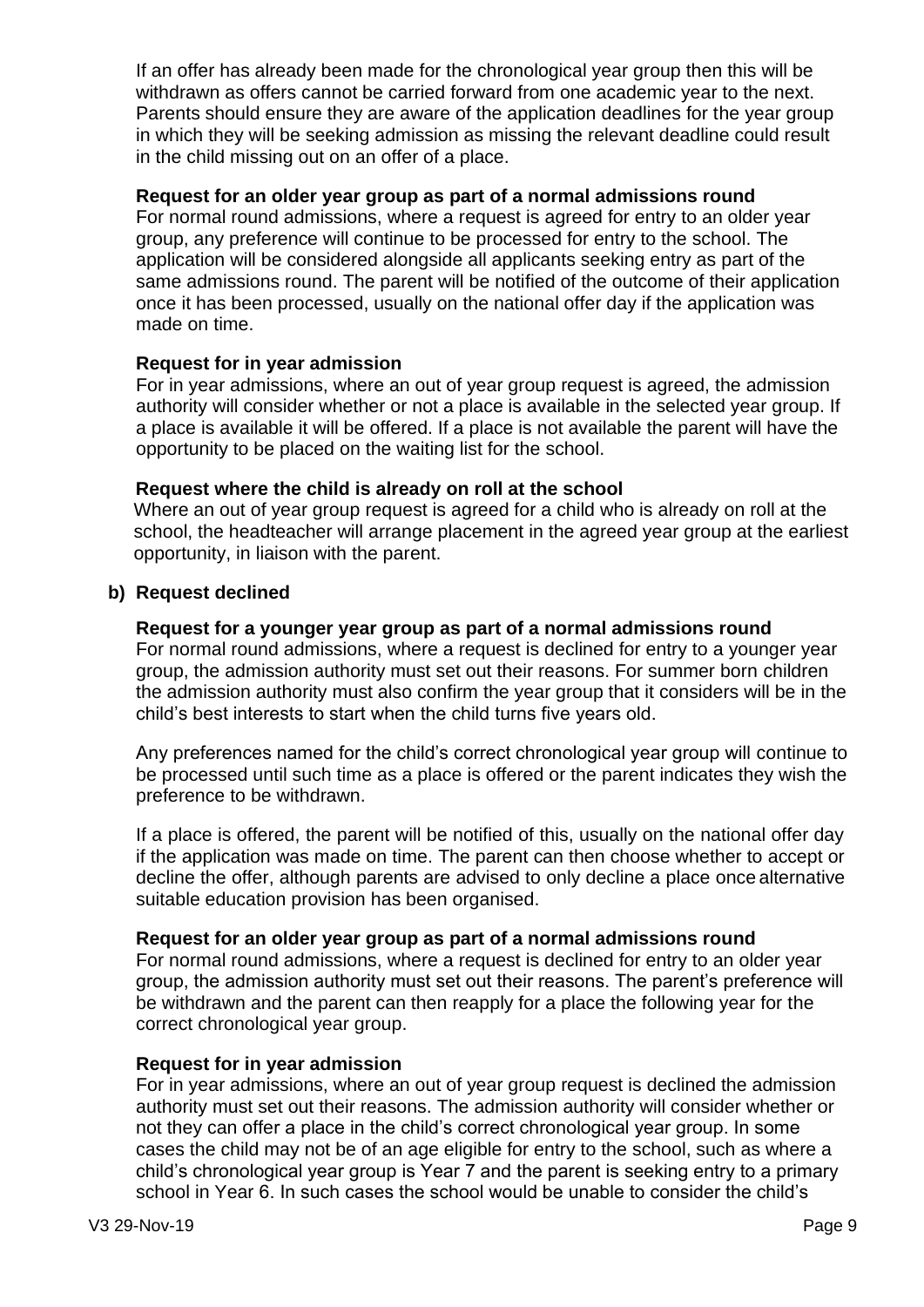admission in the correct year group and the school has no further duty to process an application for the school.

## **Request where the child is already on roll at the school**

Where an out of year group request is declined for a child who is already on roll at the school, the child will remain within their correct chronological year group.

# **9. Important factors to consider following a decision**

- Agreement to consider a child for admission out of their chronological year group does not guarantee an offer of a place at a particular school as an offer will be dependent on whether a vacancy exists and whether or not other children have a higher priority for a place when ranked against a school's oversubscription criteria.
- Decisions are made individually for each school. There is no guarantee that different admission authorities will come to the same decision regarding a request and one admission authority cannot be required to honour a decision made by another.
- Where admission to a younger year group is sought, parents should consider carefully the likelihood of gaining a place at their preferred school should a request be agreed and their application for admission at the correct time is withdrawn. If a child is not able to secure a place at their preferred school in the following year, there is no guarantee that other schools will accept an out of year group application at that time.
- Where it is agreed to place a child out of their chronological year group, this will not normally be for more than a single National Curriculum year. In the case of vertically grouped classes this will apply to the age range of the class rather than a single chronological age.

# **10. Will a child be expected to remain out of their chronological year group?**

Where it is deemed in the best interests of a child, a school may seek to move a child back to their chronological year group. In a few cases it may be deemed appropriate to further decelerate/accelerate a child's year group.

Where it is planned for a child to return to their correct chronological year group, this should be managed within a Key Stage i.e. at the end of a Key Stage the child should be placed within his or her chronological year group. Children with an Education, Health and Care Plan who are educated in a younger year group should have transition reviews at their appropriate chronological age e.g. for a Year 5 child placed in Year 4, this would be whilst the child was in Year 4 and not a year later. Where a child with an Education, Health and Care Plan transfers from mainstream to specialist provision, they will usually be expected to return to their chronological year group.

However, in many cases it will be appropriate for a child to remain educated out of chronological year group. In these cases it is not possible to plan comprehensively for transition as in each case transition will be subject to:

- a separate out of year group decision being made by the admission authority for the new school, an application being submitted by the parent and a place being offered according to the school's admission criteria; or
- a child's Education, Health and Care Plan.